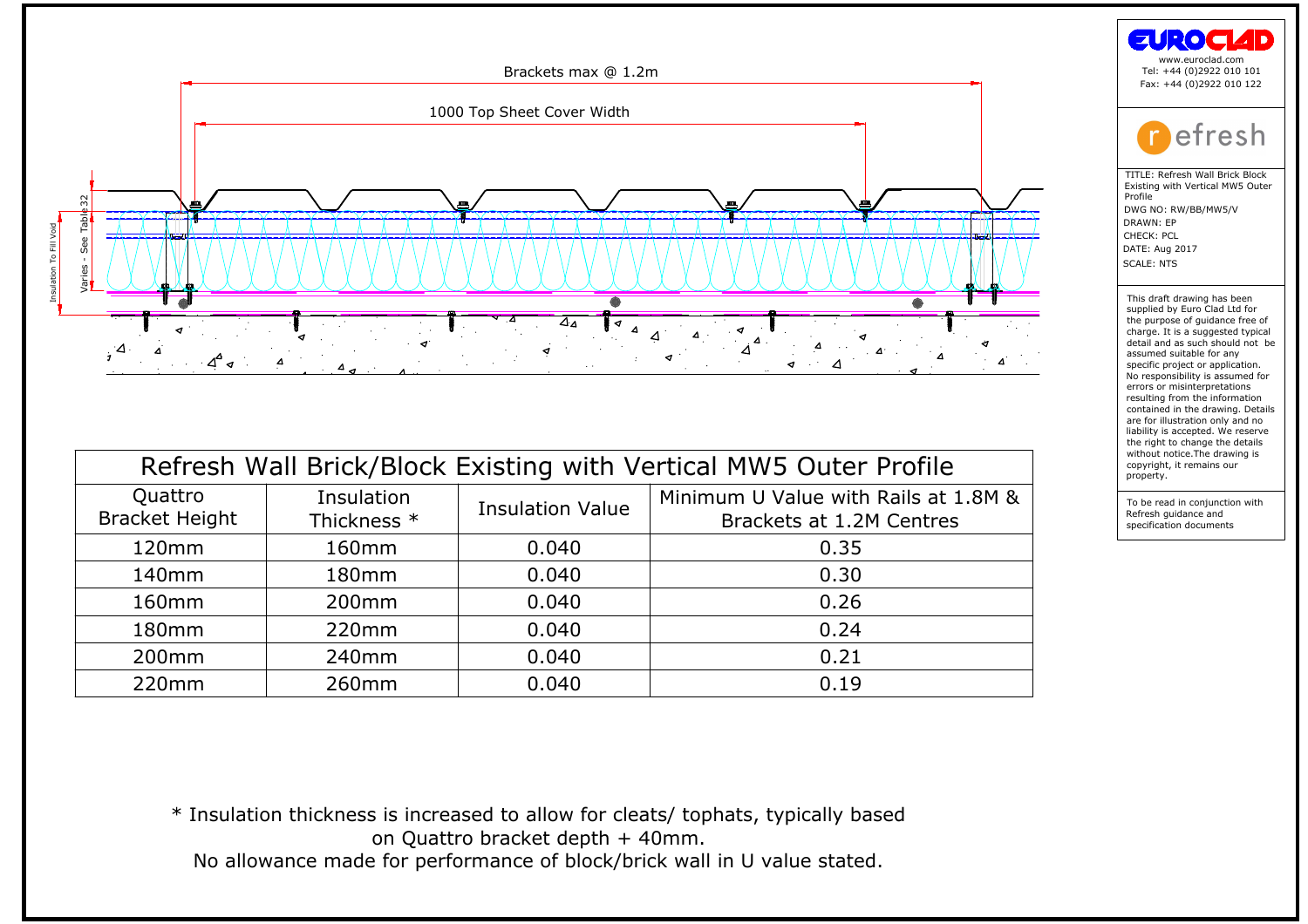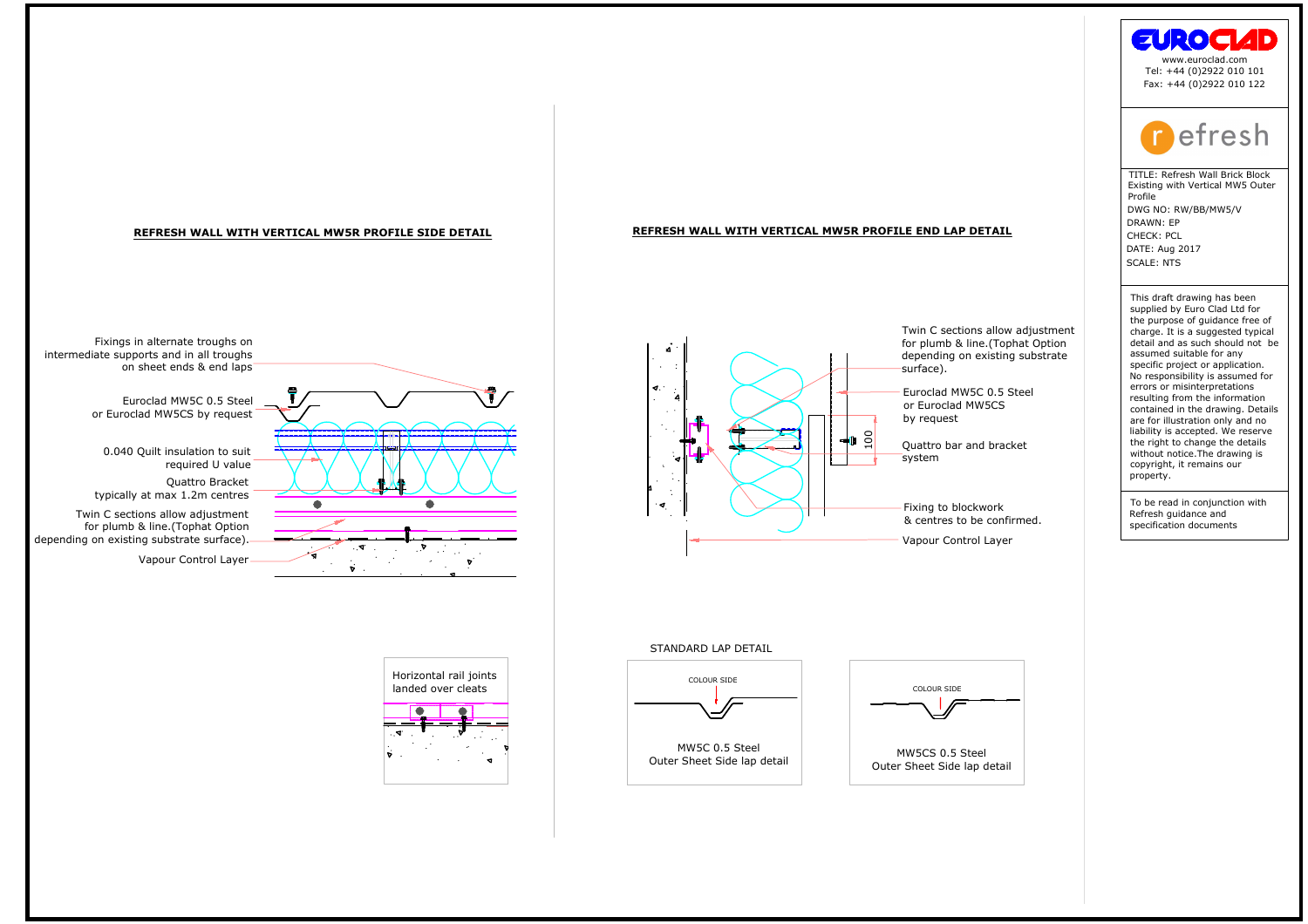









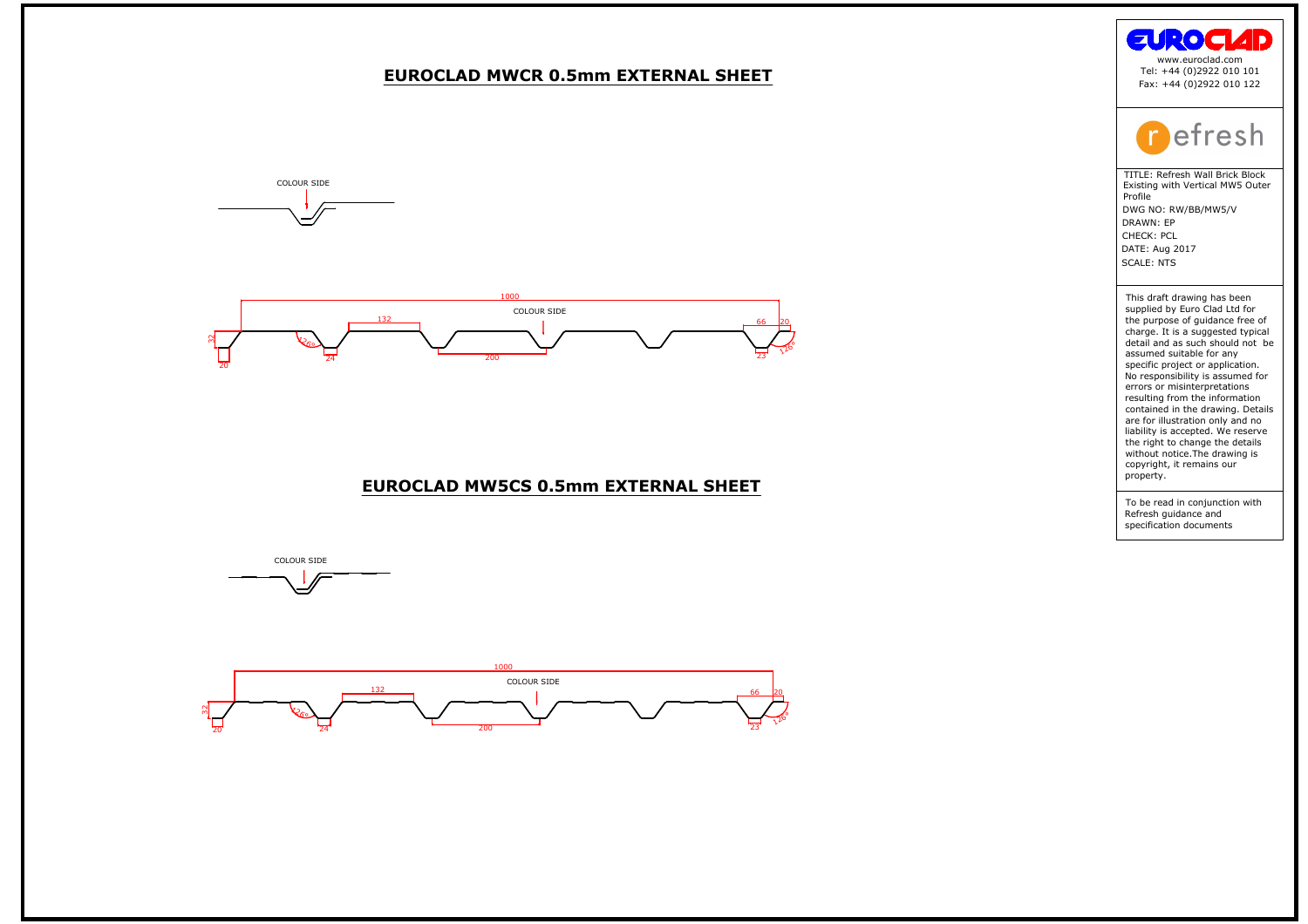



**Example 18 Control Control Control Control Control Control Control Control Control Control Control Control Control Control Control Control Control Control Control Control Control Control Control Control Control Control Co** 

the purpose of guidance free compare of guidance free charge. It is a suggested typic<br>detail and as such should not<br>assumed suitable for any<br>conjunction project or application.<br>No responsibility is assumed ferrors or misin charge: it is a suggest<br>detail and as such shassumed suitable for<br>assumed suitable for applications of a proportion of<br>No responsibility is assement and the draw<br>contained in the draw<br>and in the draw without notice. The dr